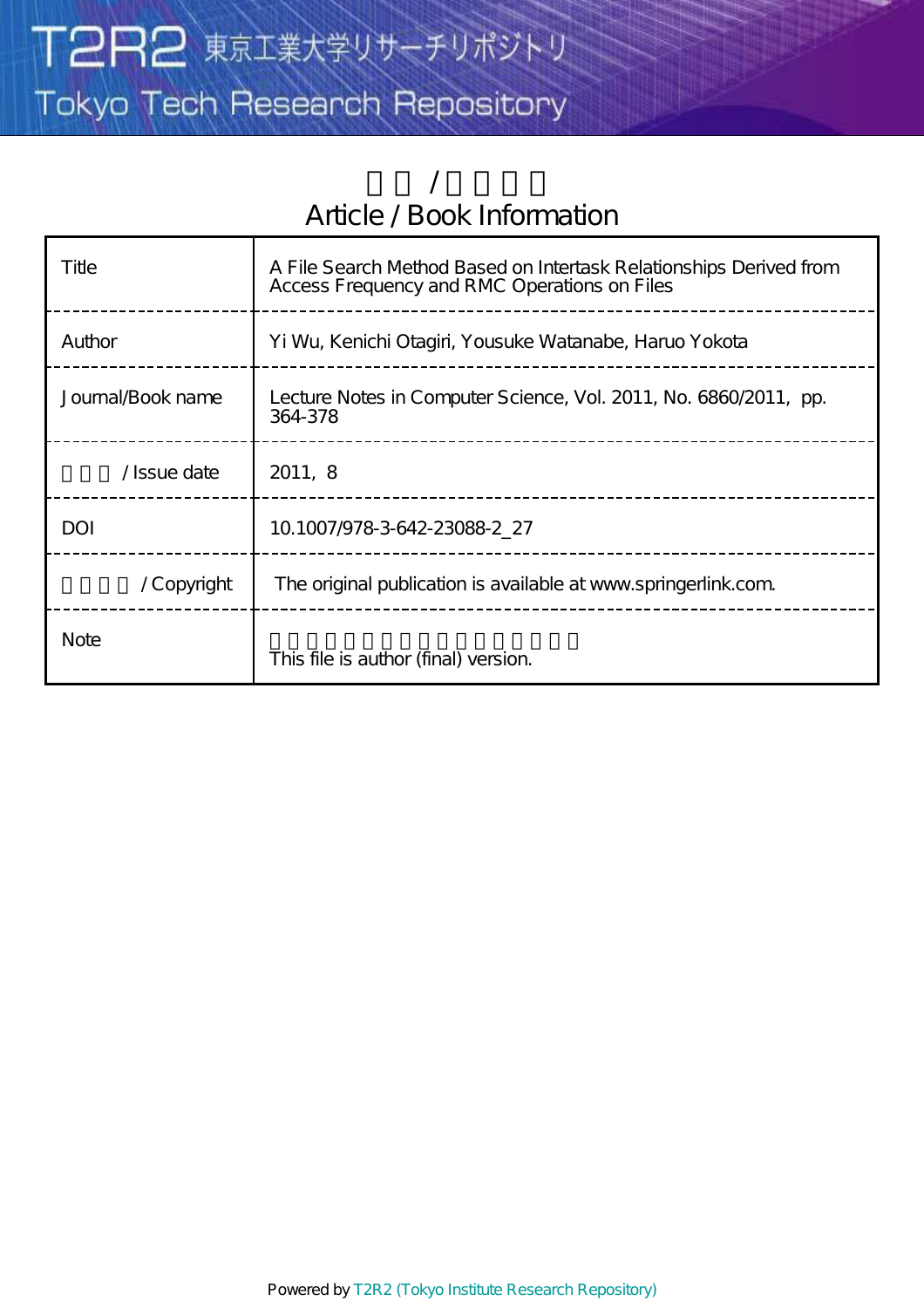# **A File Search Method based on Intertask Relationships Derived from Access Frequency and RMC Operations on Files**

Yi Wu<sup>1\*\*</sup>, Kenichi Otagiri<sup>2</sup>, Yousuke Watanabe<sup>3</sup>, and Haruo Yokota<sup>1</sup>

<sup>1</sup> Department of Computer Science, Tokyo Institute of Technology <sup>2</sup> Cowbell Engineering Corporation

<sup>3</sup> Global Scientific Information and Computing Center, Tokyo Institute of Technology

*{*goi,otagiri,watanabe*}*@de.cs.titech.ac.jp,yokota@cs.titech.ac.jp

http://yokota-www.cs.titech.ac.jp

**Abstract.** The tremendous growth in the number of files stored in filesystems makes it increasingly difficult to find desired files. Traditional keyword-based search engines are incapable of retrieving files that do not include keywords. To tackle this problem, we use file-access logs to derive intertask relationships for file search. Our observations are that 1) files related to the same task are frequently used together, and 2) a set of Rename, Move, and Copy (RMC) operations tends to initiate a new task. We have implemented a system named SUGOI, which detects two types of task, FI tasks and RMC tasks, from file-access logs. An FI task corresponds to a group of files frequently accessed together. An RMC task is generated by RMC operations and then constructs a graph of intertask relationships based on the influence of RMC operations and the similarity between tasks. In utilizing detected tasks and intertask relationships, our system expands the search results of a keyword-based search engine. Experiments using actual file-access logs indicate that the proposed approach significantly improves search results.

**Keywords:** file-access logs, desktop search, full-text search, task mining

## **1 Introduction**

The explosion in the volume of information that people handle has been accompanied by daily increases in the number of files stored in filesystems. Many of these are unstructured files, such as images, diagrams, and numerical-data files, which do not contain any appropriate text that can be used for search. As these files do not include the target keywords, traditional text-based desktop keyword search engines are not useful for finding them.

A number of systems have been developed for desktop keyword search, such as Google Desktop Search[3], Microsoft's Windows Desktop Search[5], and Spotlight on Mac OS X[1]. These systems all develop indexes for high-speed search,

*<sup>??</sup>* The author is currently with NTT DATA Corporation.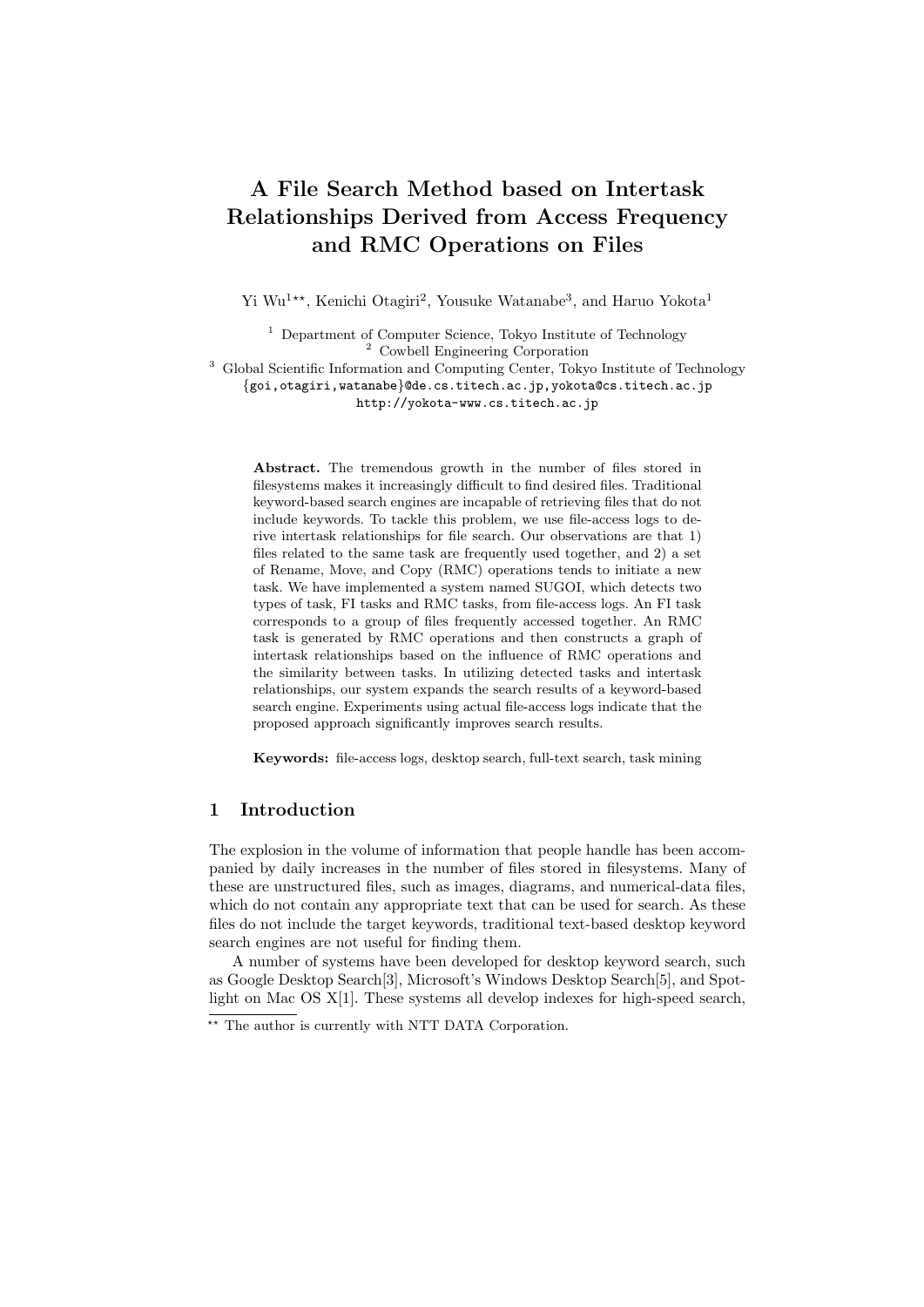and some use a thesaurus and meta-information such as the file name, creation time, and file type, to improve search performance. However, it is still difficult to search for files that do not include text.

Recently, some desktop search systems, such as FRIDAL[9, 10] and Connections[8], have been proposed to tackle the problem of the association between files based on the co-occurrence information derived from file-access logs. These systems try to capture the relationships between files based on users' access patterns. These approaches are effective in searching for files that do not contain text. However, sometimes the searches return irrelevant files or fail to return relevant files because infrequent but important operations for files could not be found and temporary simultaneous access of files influences the results from these approaches.

In this paper, to improve the accuracy of search results based on file-access logs, we focus on a task where a user accesses multiple files to accomplish his/her goal. In other words, most files accumulated in a filesystem must be related to individual tasks. We refer to a group of files that are used to accomplish a particular goal as a "task." Thus, in this paper, the term "task" represents a logical unit of files to be processed in a computer system, such as collating some experimental data, writing a report or article, or preparing presentation slides.

Based on the concept of task, we propose a file search system named *SUGOI*— Search by Utilizing Groups Of Interrelated files in a task—which consists of two parts: a task mining component and a file search component. The task mining component extracts tasks and discovers the interrelation between tasks from file-access logs. The file search component incorporates the task mining results within the search results of a traditional desktop search engine to achieve an accurate keyword-based file search.

We observed that 1) files related to the same task are frequently used together, and 2) a set of Rename, Move and Copy (*RMC*) operations tends to initiate a new task. Therefore, the task mining component of SUGOI extracts two types of task: *FI* (Frequent Itemset) tasks and *RMC* tasks. We then propose formulas to combine FI and RMC tasks.

We also consider the graph of intertask relationships for retrieving related files. Assuming that the greater the number of identical files accessed during different tasks, the stronger is the interrelation between these tasks, we build similarity links between these tasks. In addition, we generate RMC links between tasks, assuming that users tend to RMC files for reuse in related tasks. For example, as researchers tend to use the same graph of experimental results in both their articles and their presentation slides, they may copy the file of the graph from the article folder to the presentation folder. In this case, the copy operation indicates a strong relationship between the tasks of writing the article and of preparing the presentation. To represent such intertask relationships, the weight of an RMC link is computed considering the type of the operation and its direction. We propose a formula to handle both types of links.

After the tasks and intertask relationships have been extracted, the file search component of SUGOI expands the search results of a traditional keyword-based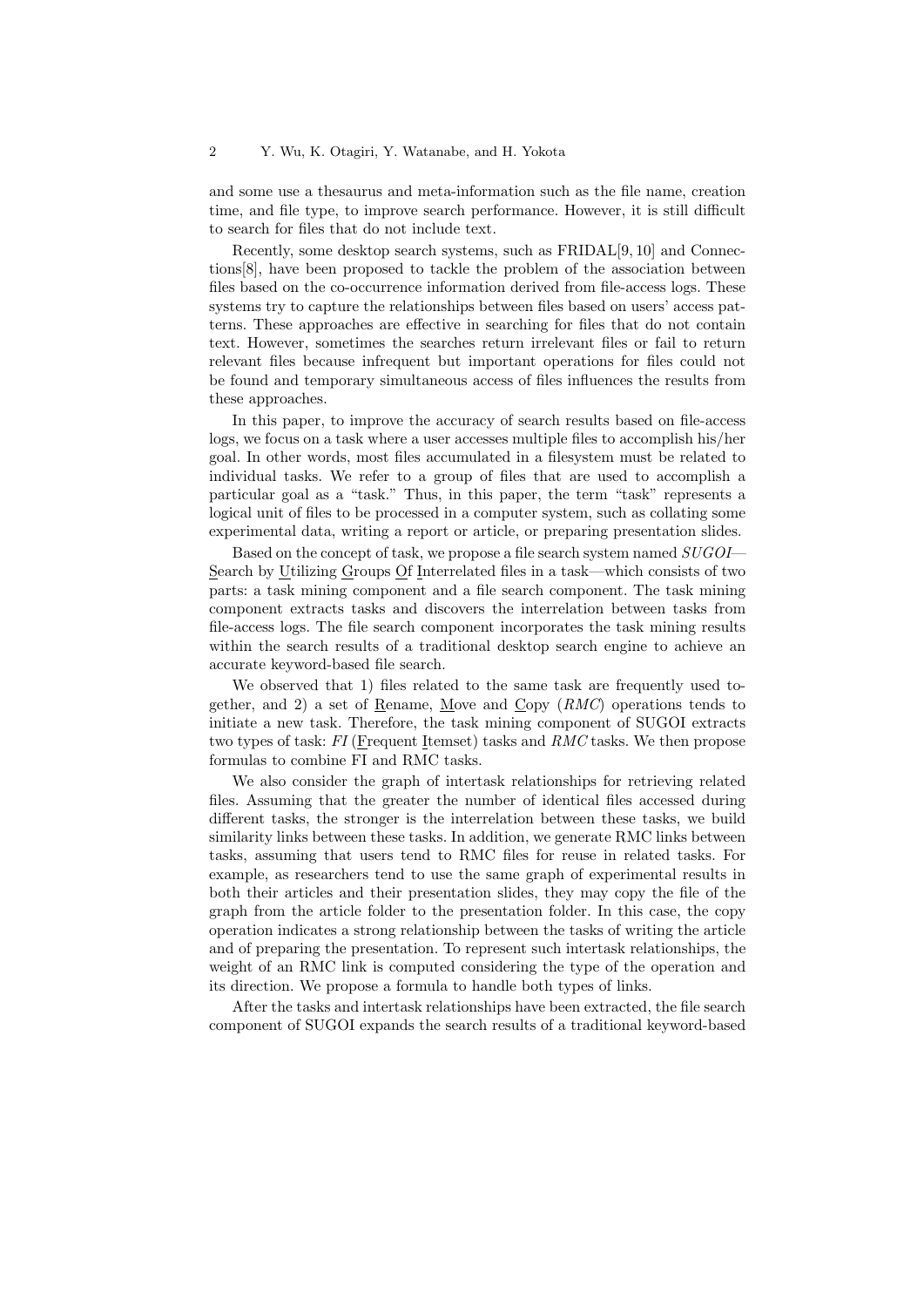search engine using the mined tasks and intertask relationships, and ranks the search results. We evaluate the proposed system using actual file-access logs. The experimental results indicate that the proposed approach significantly improves recall and F-measure.

The remainder of this paper is organized as follows. Section 2 presents related research on desktop search. Section 3 gives a detailed explanation of SUGOI and Section 4 describes the experimental results and investigation. Section 5 concludes this paper and indicates future work.

## **2 Related Work**

With the great increase in the capacity of storage devices, the volume of all types of data is steadily increasing, with most being file-based and unstructured. Users require more effective and simpler mechanisms for managing vast numbers of files, such as locating desired files easily from files scattered across different directories. Traditional content-based search tools cannot deal with files that do not include the query keywords, and supported file formats are restricted. For the purpose of enhancing full-text search, much research has been done using file-access logs. This section describes three previous studies that used file-access logs for file search.

As mentioned in Section 1, Connections [8] is a file search system that uses contextual information with the aim of enhancing full-text search results. Connections generates a relational graph of files based on traces of filesystem calls. To discover relationships, it splits access logs into multiple relation windows and identifies the input and output files in each window by considering which operation is performed on the files. Connections then creates links with weight 1 from input files to output files or increases the weight of existing links. It uses a Basic-BFS (Breadth First Search) algorithm to propagate the weights of keyword-containing files to keyword-lacking files to expand and reorder the results generated by a full-text search engine. By contrast, we utilize file-access logs to group files into tasks and identify the interrelations between tasks rather than the relationships between files.

FRIDAL[9, 10] is another system for searching keyword-lacking files by using the interfile relationship. FRIDAL exploits open/close logs in order to derive the duration for which the file is used. Assuming that files used at the same time have some relevance to each other, FRIDAL calculates the interfile relationship by using the co-occurrence data between files in access logs. It finds keywordlacking files by using a Basic-BFS-like method. By contrast, SUGOI emphasizes tasks and only uses access patterns that occur frequently. Furthermore, we take RMC operations into account in calculating the weight of semantic links between tasks.

The iMecho[2] system performs task mining similar to SUGOI, building three types of associations: Content-based Associations (CA), Explicit Activity-based Associations (EAA), and Implicit Activity-based Associations (IAA). It reranks the results of a full-text search engine, using a random walk algorithm based on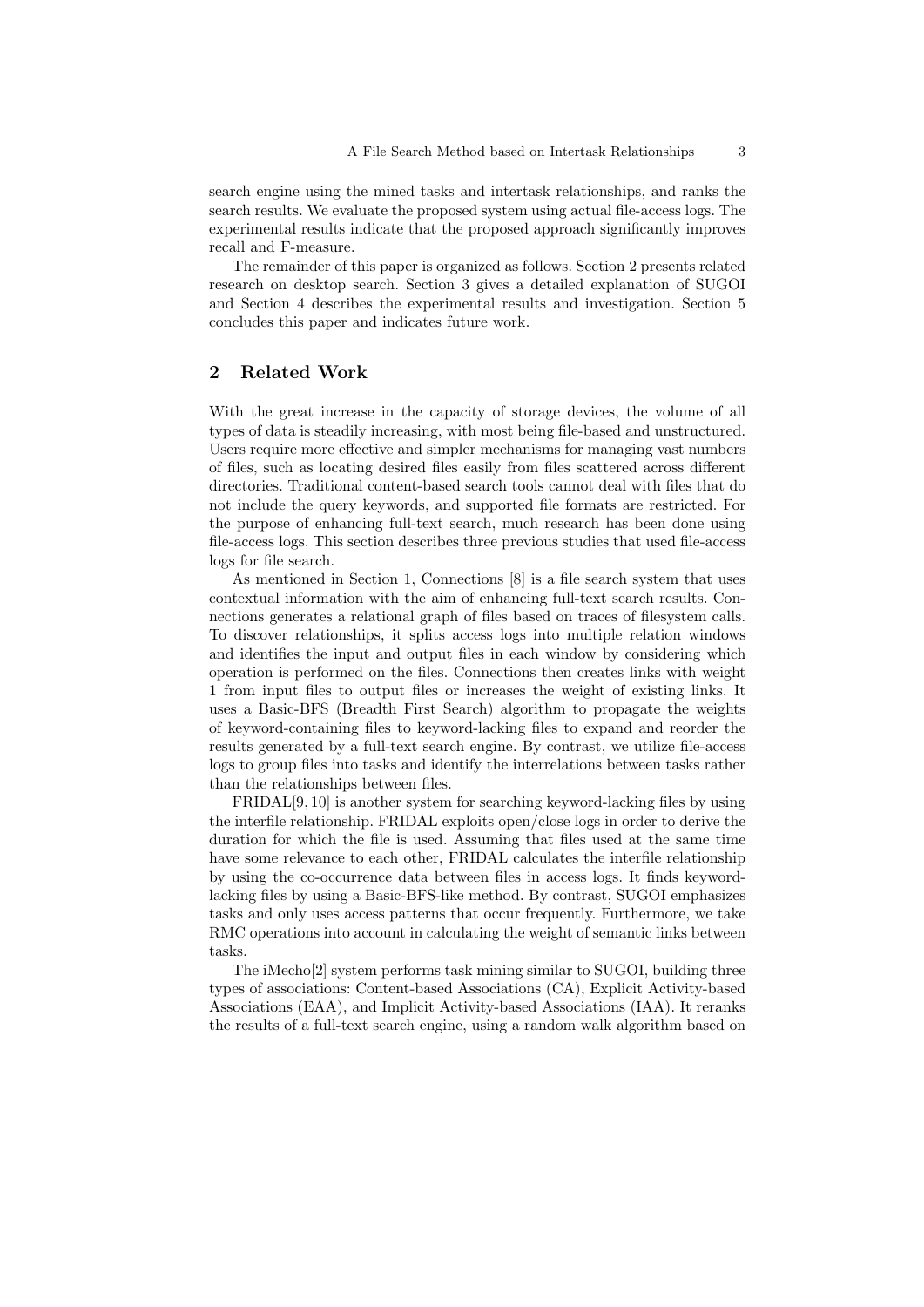

**Fig. 1.** Overview of SUGOI

PageRank[7]. The purpose of the task mining in iMecho is to generate IAA links between files; it does not consider the relationship between tasks. In addition, the ranking score used in iMecho is defined as the product of a full-text search result and a link analysis result, so iMecho does not extend the result of a fulltext search to include non-text files. By contrast, SUGOI can extend the result of a full-text search by task mining and detecting the relevance between tasks.

## **3 Proposed Approach**

We propose an approach for searching files by introducing the concept of "tasks." Before the search process, we cluster related files as a task and discover the correlation between tasks by exploiting file-access logs. We then expand the results from a traditional keyword-search engine using the tasks and intertask relationships. We have implemented a prototype system using the proposed approach and named it "Search by Utilizing Groups Of Interrelated files in a task" or "SUGOI" for short. An overview of SUGOI is illustrated in Fig. 1. To trace user access as file-access logs, SUGOI places an access monitor on the filesystem. The file-access logs should include access time, information to identify the client, the path of the target file, and the operation on it. After cleaning the log, the system extracts the semantic file groups as tasks, and builds weighted links between tasks. Following a user's search request, SUGOI searches for files by combining the context of tasks with the traditional full-text search results to calculate the task scores. The details of the proposed methods (apart from log cleaning) are described in the following subsections. Log cleaning is described in Section 4.1, because the process corresponds to the monitoring tool used in the experiments.

## **3.1 Task Mining**

The purpose of task mining is to group those files that are related to the same task. We extract two types of task: FI tasks and RMC tasks. After the task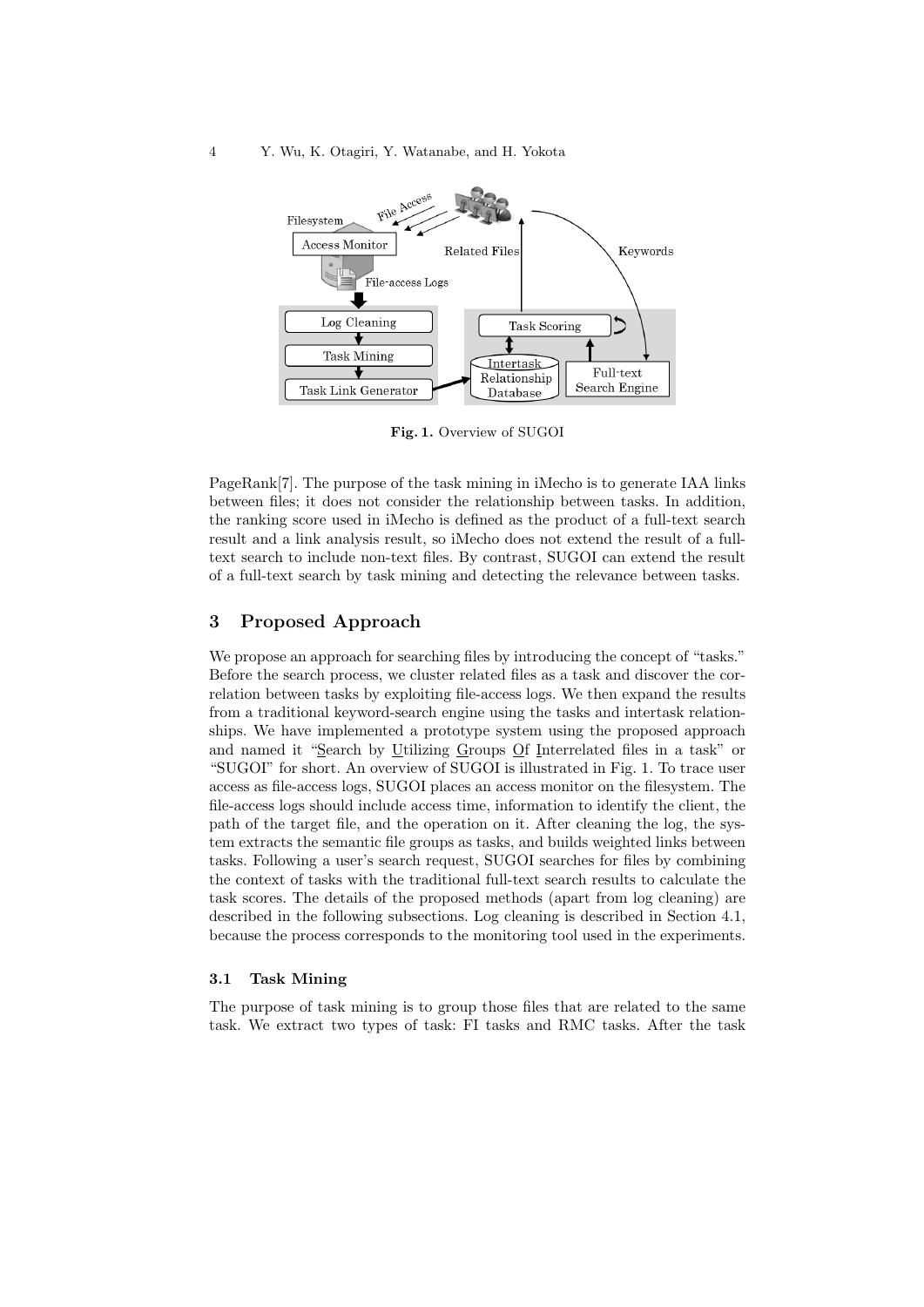

**Fig. 2.** Extraction of Transactions (TransactionTime  $= 3600$  [s])



**Fig. 3.** Extraction of an RMC Task (RMCTaskTime  $= 1800$  [s])

mining processes, a number of files accessed by a user belong to at least one task.

**FI Task Mining** The FI task, or Frequent Itemset task, is constructed from files accessed concurrently. The point is that files related to the same task tend to be accessed frequently within short time periods of each other. For example, when a user writes an article, he/she edits a TeX file as well as EPS files containing charts and produces a PDF file. With this characteristic, we propose a method to semantically group files as FI tasks by mining the access patterns that occur frequently and simultaneously.

We first convert the file-access logs into a set of transactions (Fig. 2) by splitting the logs into several transactions with a certain duration (*T ransactionT ime*). To discover the frequent patterns, we apply an existing algorithm, Eclat[11], to the set of transactions. Eclat is one of the best-known algorithms for mining frequent itemsets. It finds combinations of items whose occurrence frequency is greater than some minimum support value. In this study, we determine the minimum support count (*M inSuppCnt*) to extract frequent itemsets because file-access logs last for a long period but common tasks last for a fixed period of time and the number of occurrences of each individual file should be small. Finally, we extract the maximally frequent itemsets as FI tasks.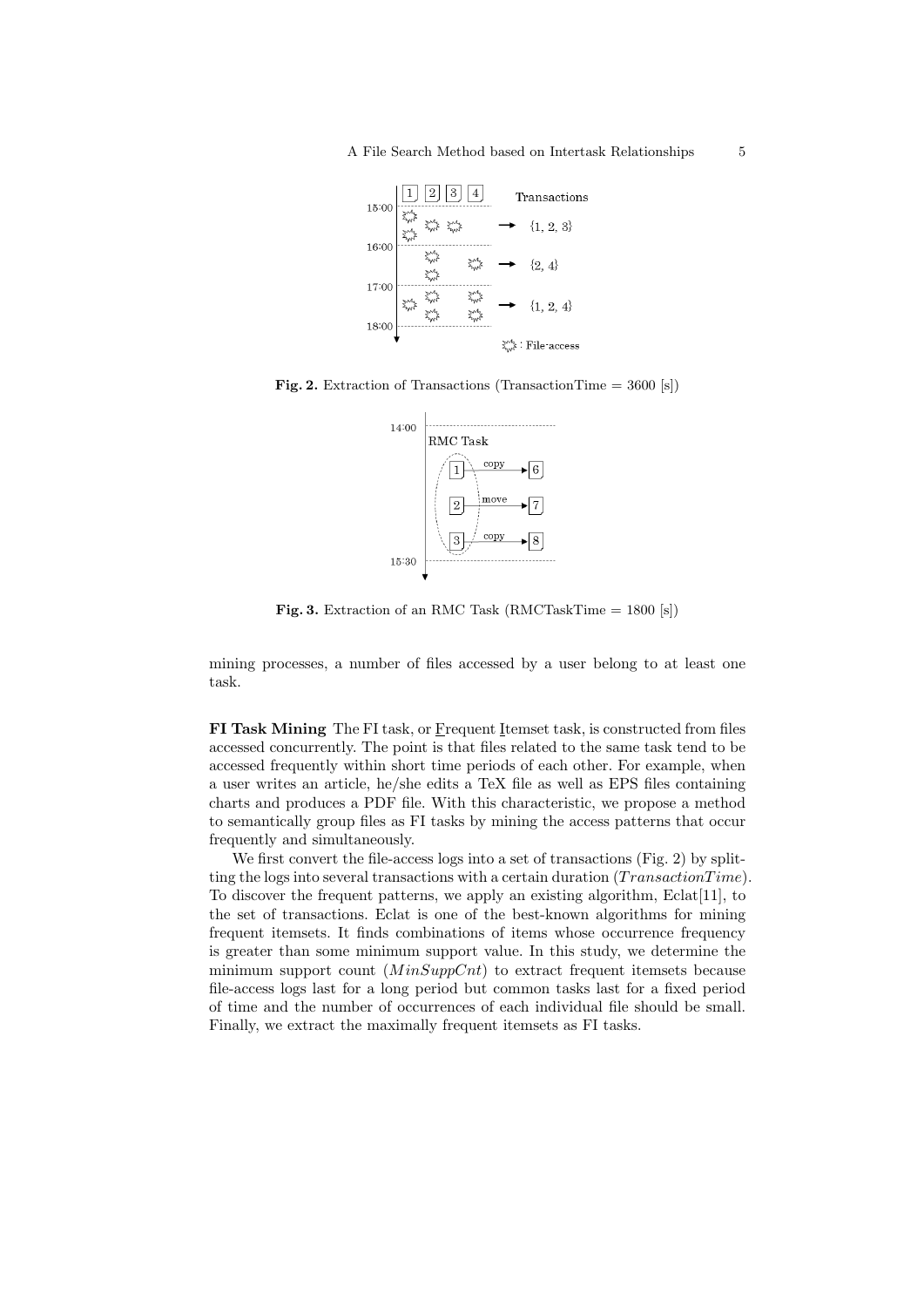**RMC Task Mining** Assuming that the files RMCed together within a short time period are related to a task done in the past, we extract such file groups as an RMC task. To mine RMC tasks, we split access logs into multiple time windows with the same length of time and only extract the files that are the target of RMC operations (Fig. 3).

## **3.2 Intertask Relationship**

This subsection presents our proposed formulas for weighting the similarity links and RMC links of tasks and calculating the relevance between tasks by considering the overlap and RMC operations between tasks. In addition, we consider reducing the weight of RMC links because the content of files created by RMC operations can differ from the original by modification.

**Similarity Links Analysis** Assuming that tasks that are strongly interrelated use a number of common files, we weight the similarity links between tasks based on the number of duplicated files in each task. The weight of a similarity link from task *i* to task *j*, which is expressed as  $sim(t_i \rightarrow t_j)$ , is given by Equation (1).

$$
sim(t_i \to t_j) = \frac{|t_i \cap t_j|}{|t_i|} \tag{1}
$$

Here,  $t_i$  and  $t_j$  represent the file sets of task *i* and task *j*, respectively.

**RMC Links Analysis** Supposing that a user RMCes files contained in related task to reuse in other tasks, RMC operations can express a strong relationship between tasks. We build RMC links of tasks by detecting an RMC operation between different tasks. To calculate the weight of RMC links, we introduce the element  $rm_f(f_m \rightarrow f_n)$ , which presents the weight from file *m* to file *n* caused by an RMC operation.

$$
rmc_f(f_m \to f_n) = \begin{cases} \alpha_1 \text{ if } f_m \text{ was renamed as } f_n, \\ \alpha_2 \text{ if } f_m \text{ was renamed from } f_n, \\ \beta_1 \text{ if } f_m \text{ was moved to } f_n, \\ \beta_2 \text{ if } f_m \text{ was moved from } f_n, \\ \gamma_1 \text{ if } f_m \text{ was copied to } f_n, \\ \gamma_2 \text{ if } f_m \text{ was copied from } f_n, \\ 0 \text{ otherwise.} \end{cases} \tag{2}
$$

According to Equation (2), we assign  $rm_{cf}$  a constant value specified by the parameters  $(\alpha_1, \alpha_2, \beta_1, \beta_2, \gamma_1, \gamma_2)$ . However, the degree of relevance of each file will be attenuated because the content of files coming from RMC operations probably differs from that of the original files by repeated edits.

In addition to  $rmc<sub>f</sub>$ , we propose formulas to take into consideration the factors that cause reduced relevance. Thus, we define the reduction formulas using the elapsed time (Equation (3)), the sum of frequency of write operation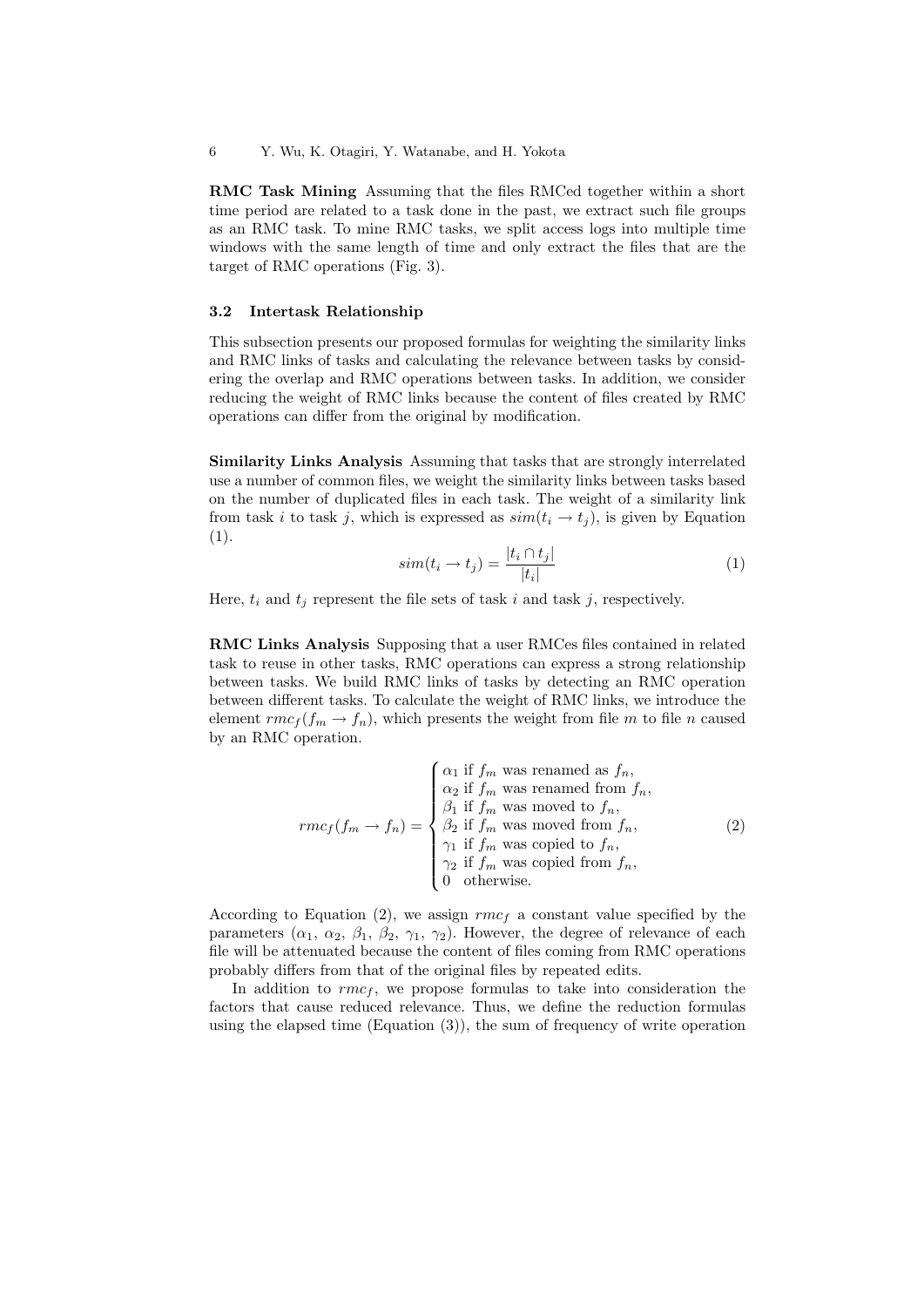handled to file  $f_m$  and file  $f_n$  (Equation (4)), and the sum of the sizes of the changes to file  $f_m$  and file  $f_n$  after RMC operations performed (Equation (5)).

$$
T(f_m, f_n) = \Delta_{time}(f_m, f_n)^{-\tau}
$$
\n(3)

$$
E(f_m, f_n) = \Delta_{edit}(f_m, f_n)^{-\epsilon}
$$
\n(4)

$$
S(f_m, f_n) = \Delta_{size}(f_m, f_n)^{-\sigma}
$$
\n(5)

Here,  $\tau$ ,  $\epsilon$ ,  $\sigma$  are parameters. Considering the circumstances mentioned above, we calculate the weight of an RMC link by using  $rmc<sub>f</sub>$  and the reduction functions (Equation (6)).

$$
rmc(t_i \to t_j) = \sum_{(f_m, f_n) \in (t_i, t_j)} rmc_f(f_m \to f_n) * T(f_m, f_n) * E(f_m, f_n) * S(f_m, f_n)
$$
\n
$$
(6)
$$

**Intertask Relevance** To calculate the degree of association between tasks, we adopt the weight of similarity links and RMC links and use the parameter  $\theta(0 \leq \theta \leq 1)$  to control which element to emphasize. The proposed formula is given by Equation (7).

$$
R(t_i \to t_j) = \theta * sim_t(t_i \to t_j) + (1 - \theta) * rmc_t(t_i \to t_j)
$$
\n
$$
(7)
$$

### **3.3 Keyword-based File Search**

In addition to files that include keywords, SUGOI can find files contained in tasks related to the keywords by combining the context and interrelation of tasks. This subsection describes the procedure for keyword-based search.

**STEP 1:** Identify tasks containing the keyword-containing files. The initial relevance score of a task to the given keywords is assigned using the file score given by the existing full-text search engine (Equation (8)).

$$
score^{0}(q, t_i) = \sum_{f_m \in t_i} score_f(q, f_m)
$$
\n(8)

Here,  $score^{0}(q, t_i)$  denotes the initial score of task  $t_i$  to query  $q$ , and  $score_f(q, f_m)$  denotes the relevance score of file  $f_m$  to the query. According to Equation (8), we use the summation of the file score to define the task score so that the score of the tasks that do not contain the keyword-containing files should be zero.

**STEP 2:** In this paper, we adopt a reflexive method based on Basic-BSF, which is used in Connections  $[8]$  and FRIDAL $[9, 10]$ , to find tasks that contain related files. To find the files that do not contain keywords, we iterate the calculation of the relevance score for all tasks *K* times for translating the  $relevance (score<sup>0</sup>(q, t<sub>i</sub>))$  to other tasks for emphaisizing tasks that linked with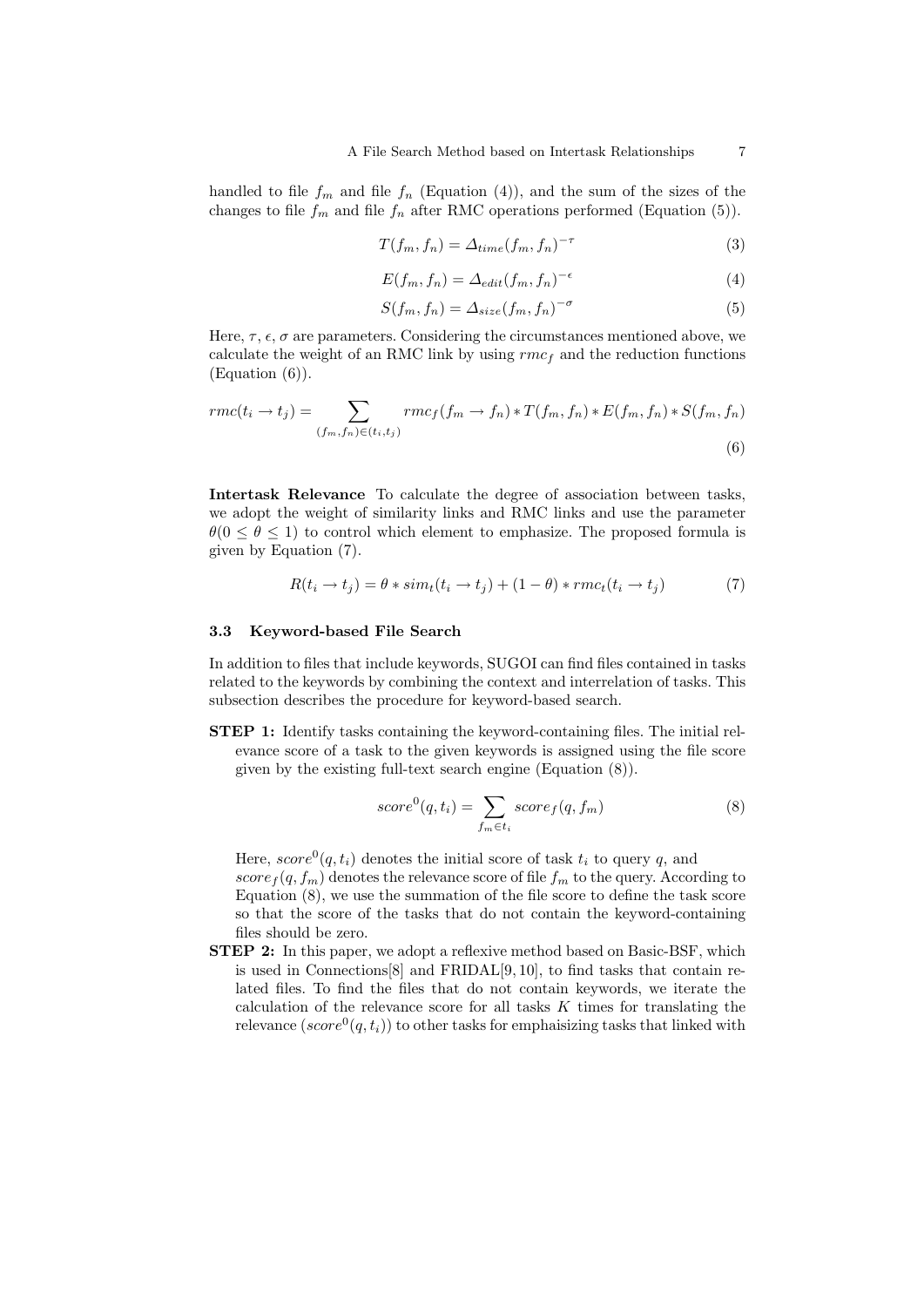many related tasks and giving score to tasks that do not contain keywordcontaining files. At the *k*-th  $(1 \leq k \leq K)$  calculation, the relevance score of task  $t_i$  is given by Equation  $(9)$ .

$$
score^{k}(q, t_i) = score^{k-1}(q, t_i) + \sum_{t_j \in InLink(t_i)} score^{k-1}(q, t_j) * R(t_j \to t_i)
$$
 (9)

Here,  $InLink(t_i)$  expresses the set of tasks whose links point to task  $t_i$ .

**STEP 3:** Normalize the relevance score for all *t<sup>i</sup>* and output files contained in tasks that satisfy  $score^{K}(q, t_i) > TH_{score}$  as results, where  $TH_{score}$  is a threshold parameter.

## **4 Experiments**

#### **4.1 Experimental Environment**

To verify the efficiency of SUGOI, we conduct evaluation experiments by using actual file-access logs gathered from a shared filesystem (Windows Server 2003 SP2, NTFS) used by our research group. To monitor the file access to the server, we use a tool named FAccLog[6]. FAcclog records the logs by monitoring access to the OS and the LAN adapter. Logging can be done almost in real time and includes read, write, create, delete, and rename operations. The full path of the target file is also included, but in the case of a rename, the path is recorded as "path before rename  $\gg$  path after rename". Since the raw logs have noise and some necessary information is lacking, we apply the log-cleaning process before the main mining process.

The logs created by machine access mostly generate an incorrect task mining result, deriving groups of files with little reference to each other. Such kinds of access often come from background processes such as virus scanning, extracting indexes by a desktop search engine or making backups. In addition, in many cases, a lot of file access will occur in a short period. Therefore, we use two thresholds (*THmin* and *THsec*) to eliminate the background machine access from logs. If the number of accesses occurring in a one minute/second range is larger than *THmin*/*THsec*, all of the log entries are ignored. We also prepare a filter for detecting machine access by file extension.

The raw logs only distinguish rename operations; they do not move and copy. To find move operations, we treat entries whose directory part of the path changed after the rename as move operations. To detect copy operations, we look for a pattern of a create log entry occurring after a read log entry with the same filename, and treat it as a copy operation.

The implementation of SUGOI uses an existing full-text search engine named HyperEstraier[4]. In addition to plain text and HTML files, we can optionally search PDF, DOC, DOCX, XLS, XLSX, PPT, and PPTX.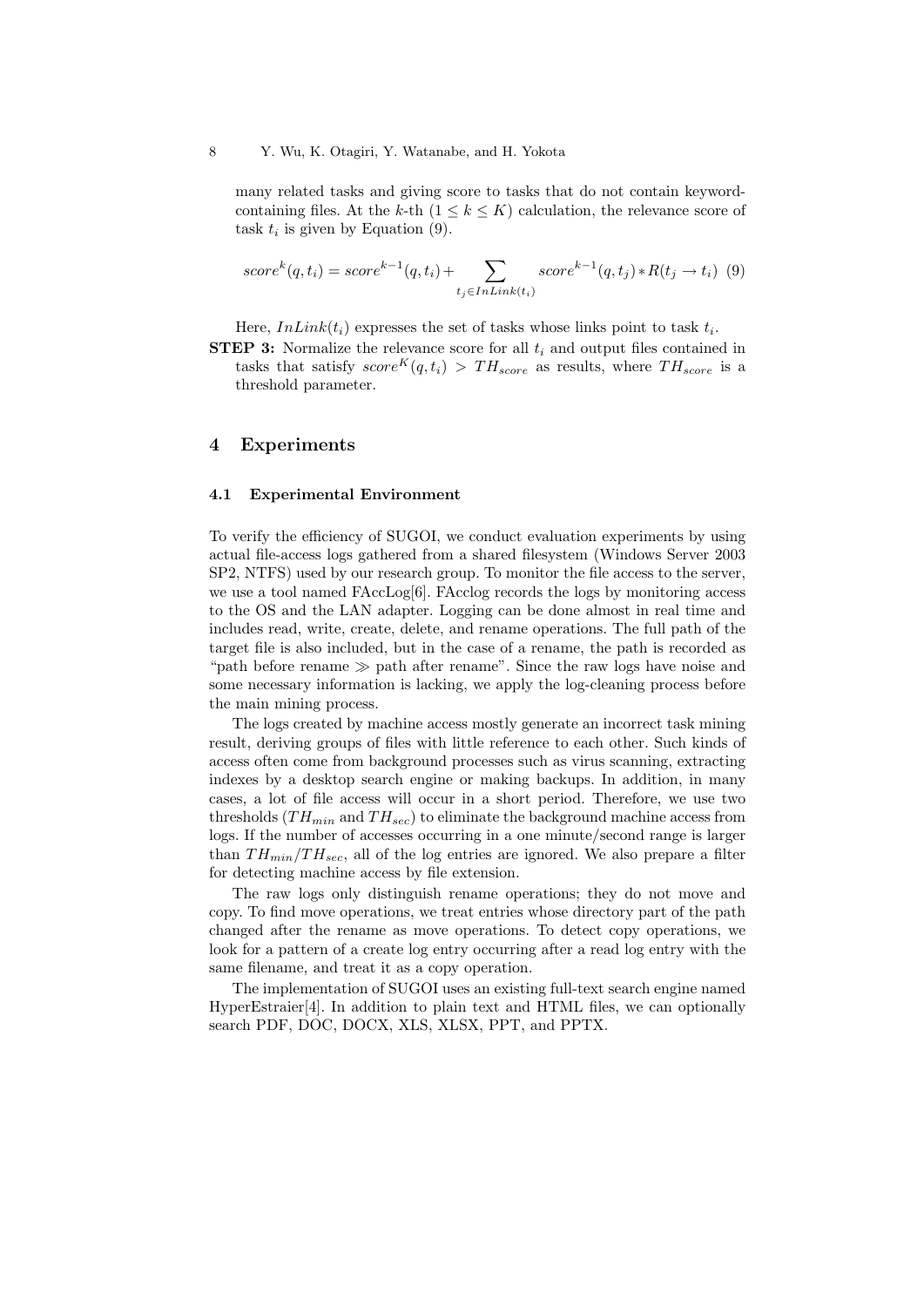|  |  | <b>Table 1.</b> Experimental Datasets |  |
|--|--|---------------------------------------|--|
|--|--|---------------------------------------|--|

|   |       |            | Dataset # $\log$ entries # files # files available for full-text search # relevant files |     |
|---|-------|------------|------------------------------------------------------------------------------------------|-----|
| А | 3591  | <b>201</b> | 137                                                                                      | 70  |
| В | 2808  | 416        | 113                                                                                      | 25  |
| С | 3424  | 318        | 276                                                                                      | 32  |
|   | 5911  | 7641       | 311                                                                                      | 84  |
| E | 8203  | 642        | 335                                                                                      | 244 |
| F | 5123  | 3422       | 1152                                                                                     | 227 |
| G | 13102 | 3258       | 338                                                                                      | 73  |

#### **4.2 Experimental Setup**

The purpose of the experiments was to verify the effect of utilizing file-access logs for file search. We used datasets with keywords and lists of relevant files provided by seven testers. The system was evaluated by comparing the relevant files except the files that were deleted from the filesystem. A summary of the experimental datasets is given in Table 1. These datasets were gathered from April to July 2010. There are more than 2 GB of raw data and the summary is of the logs after log cleaning.

The parameters below were fixed during the experiments. In log cleaning,  $TH_{min} = 30$ ,  $TH_{sec} = 5$ . To calculate the weight of RMC links,  $(\tau, \epsilon, \sigma)$  $(0,0,0)$ . In keyword-based search,  $TH_{score} = 0$ ,  $K = 3$ .

### **4.3 Evaluation of Task Mining**

To expand the full-text search results, we detect two types of tasks and derive the intertask relationships from file-access logs. As files contained in the same task are identified with each other, the results of task mining should be important. We first set up these experiments to acquire appropriate values of parameters used for task mining. The other parameters were fixed as follows:  $(\alpha_1, \alpha_2, \beta_1, \beta_2, \gamma_1, \gamma_2) = (1.0, 1.0, 1.0, 1.0, 1.0, 1.0), \theta = 0.5.$ 

**Parameter Tuning for FI Task Mining** To determine the value of *TransactionTime* and *MinSuppCnt*, we only used FI tasks, and experiments were performed in the combinations of  $TransactionTime = \{900, 1800, 3600,$ 5400, 7200} [s] and  $MinSuppCnt = \{2, 3\}.$ 

The averages of the F-measure are depicted in Fig. 4. The  $MinSuppCnt =$ 2 case performed better than the  $MinSuppCnt = 3$  case, with the value of *T ransactionT ime* held constant. Increasing *M inSuppCnt* caused the number of files belonging to tasks to decrease; this indicates that related files that do not include keywords cannot be found by either tasks or intertask relationships. In addition, we notice a trend of the F-measure decreasing when the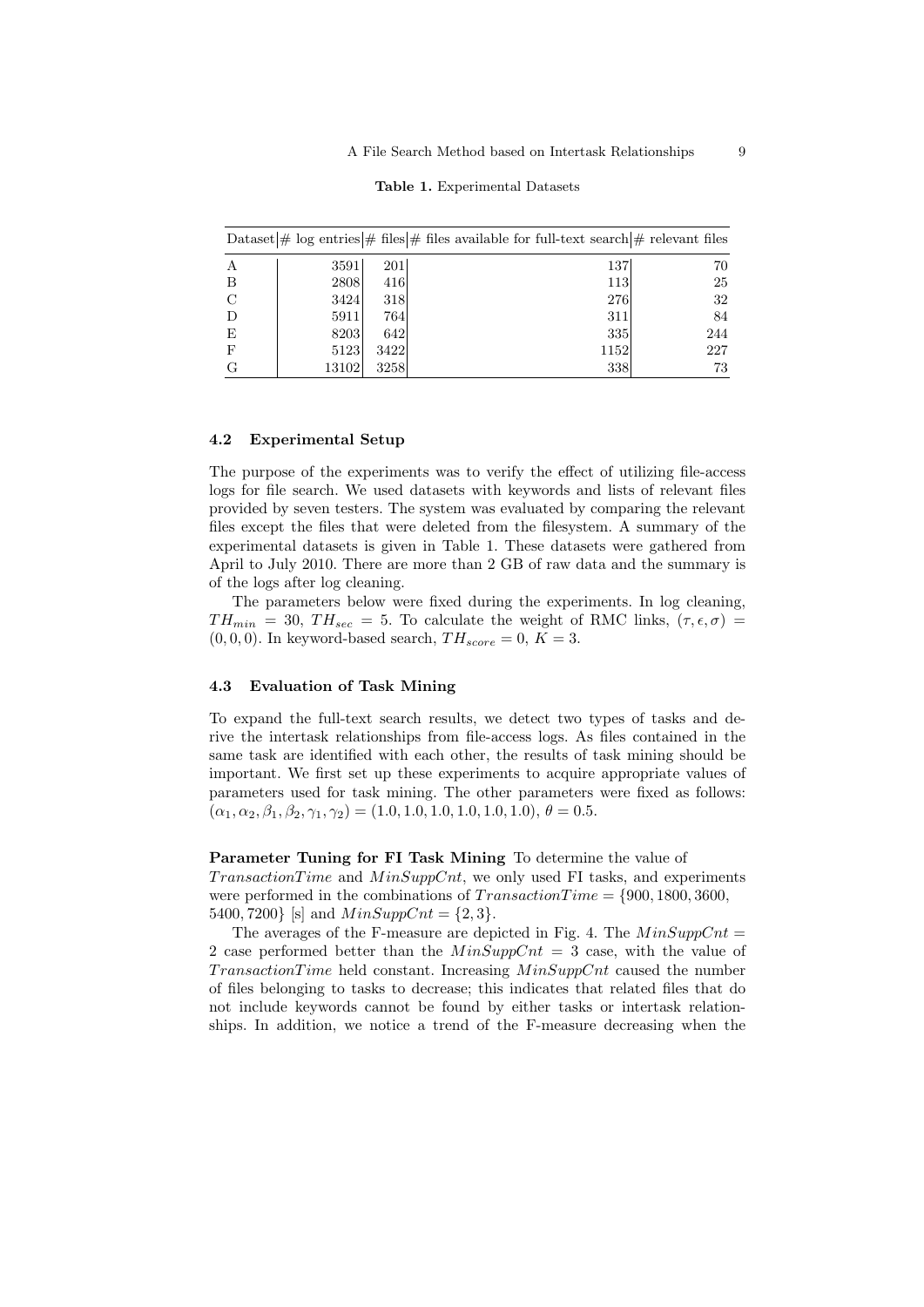**Table 2.** Average F-measure (FI Task Mining)

| TransactionTime [s] 900 1800 3600 5400 7200 |                                                                                                                                               |  |  |
|---------------------------------------------|-----------------------------------------------------------------------------------------------------------------------------------------------|--|--|
|                                             |                                                                                                                                               |  |  |
| $MinSuppCnt=2$                              |                                                                                                                                               |  |  |
| $MinSuppCnt=3$                              | $\begin{array}{ l l l l } \hline 0.543 & 0.513 & 0.507 & 0.470 & 0.506 \\ \hline 0.452 & 0.432 & 0.450 & 0.411 & 0.453 \\ \hline \end{array}$ |  |  |
|                                             |                                                                                                                                               |  |  |
|                                             |                                                                                                                                               |  |  |
| 0.6                                         |                                                                                                                                               |  |  |
| 0.5                                         |                                                                                                                                               |  |  |
| 0.4                                         |                                                                                                                                               |  |  |



**Fig. 4.** Experimental Results for FI Task Mining

*TransactionTime* increases. This is because, as *TransactionTime* increases, more related files are put into the same transaction, and the number of files in a set of transactions will be less than *M inSuppCnt* because the number of accesses is only counted once during the *T ransactionT ime*-long interval. We omit the details of the experimental results for each dataset because of space limitations. Analysis of the results indicates that  $TransactionTime = 3600$  accomplished the highest F-measure on datasets A, B and E, while  $TransactionTime = 900$ showed the best performance on datasets C, D, F and G. Differences in work patterns can be inferred from these results. Based on the results, we used a different *TransactionTime* in subsequent experiments.

**Parameter Tuning for RMC Task Mining** *RMCT askTime* is the parameter used in extracting RMC tasks. To determine the value, in addition to FI tasks, we use the RMC tasks extracted in each case of  $RMCTaskTime =$ *{*60*,* 180*,* 300*,* 600*,* 1800*}* [s] to perform file search.

As shown in Table 3, the average recall increased as  $RMCTaskTime$  increased. However, the average precision decreased slightly, because a long *RMCT askT ime* potentially brings unrelated files into the same RMC tasks. As the RMC operations were not handled very frequently, the impact was small and caused little change in the F-measure. In subsequent experiments, *RMCT askT ime* was set to 60 s.

#### **4.4 Evaluation of Intertask Relationships**

Relationships between tasks are derived from similarity links and RMC links. In this section, we conduct experiments to determine the appropriate values of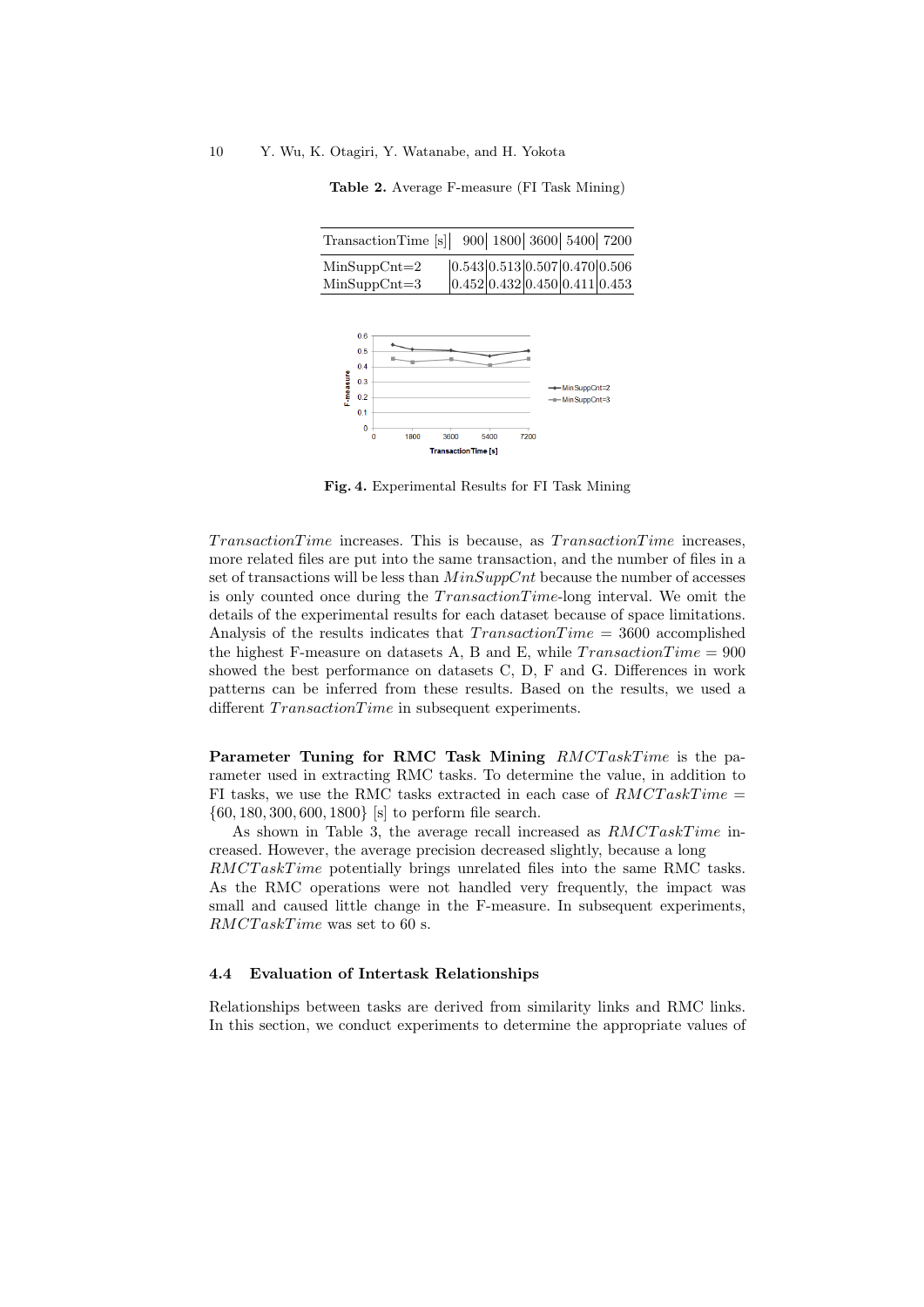| $RMCTaskTime$ [s] |  |  | 60 180 300 600 1800                                                                                                                                      |
|-------------------|--|--|----------------------------------------------------------------------------------------------------------------------------------------------------------|
| Precision         |  |  | $\begin{array}{l c} 0.776 & 0.758 & 0.762 & 0.762 & 0.756 \\ 0.669 & 0.674 & 0.673 & 0.675 & 0.684 \\ 0.684 & 0.681 & 0.679 & 0.684 & 0.684 \end{array}$ |
| Recall            |  |  |                                                                                                                                                          |
| F-measure         |  |  |                                                                                                                                                          |

**Table 3.** Average F-measure (RMC Task Mining)

| <b>Table 4.</b> Setups for Comparison of RMC Operations |  |  |
|---------------------------------------------------------|--|--|
|---------------------------------------------------------|--|--|

|         |            | Rename Move Copy |                                              |   |              |
|---------|------------|------------------|----------------------------------------------|---|--------------|
| Setup   | $\alpha_1$ |                  | $\alpha_2 \beta_1 \beta_2 \gamma_1 \gamma_2$ |   |              |
| non-RMC |            |                  |                                              |   |              |
| Rename  |            |                  |                                              |   | $\mathbf{0}$ |
| Move    |            |                  |                                              | 0 |              |
| Copy    |            |                  |                                              |   |              |
| RMC     |            |                  |                                              |   |              |

parameters used in the formulas defined for calculating the weights of links and the degree of intertask relevance.

**Experiments for RMC Links** RMC links, an aspect used for determining intertask relevance, are weighted using Equation (6), which considers the type and direction between files, by introducing *rmc<sup>f</sup>* . *rmc<sup>f</sup>* is defined by Equation (2) and the six parameters  $(\alpha_1, \alpha_2, \beta_1, \beta_2, \gamma_1, \gamma_2)$ . To compare RMC operations, we set these parameters according to the configuration given in Table 4. As the results depicted in Fig. 5 show, using the rename and move operations had little effect on expanding the results of traditional file search. One reason is that renamed and moved files were ignored because files that do not exist in the filesystem were outside the evaluation targets. Another reason is that only 2% of log entries are created from rename and move operations. In contrast with rename and move, the copy operation enhanced the value of recall and the F-measure of full-text search results. Hence the result which utilized RMC performed the best F-measure, we set  $(\alpha_1, \alpha_2, \beta_1, \beta_2, \gamma_1, \gamma_2) = (1.0, 1.0, 1.0, 1.0, 1.0, 1.0)$  in subsequent experiments.

**Experiment with**  $\theta$  In Equation (7), we use  $\theta$  to adjust the relative emphasis on similarity links and RMC links when calculating the degree of intertask relevance. To investigate the proper value of  $\theta$ , we average the 11-point average precision with  $\theta = \{0.0, 0.2, 0.4, 0.6, 0.8, 1.0\}.$ 

As shown in Fig. 6, better-ranking results were obtained when  $\theta > 0.0$  than when  $\theta = 0.0$ , although the precise value of  $\theta$  was not so important. Because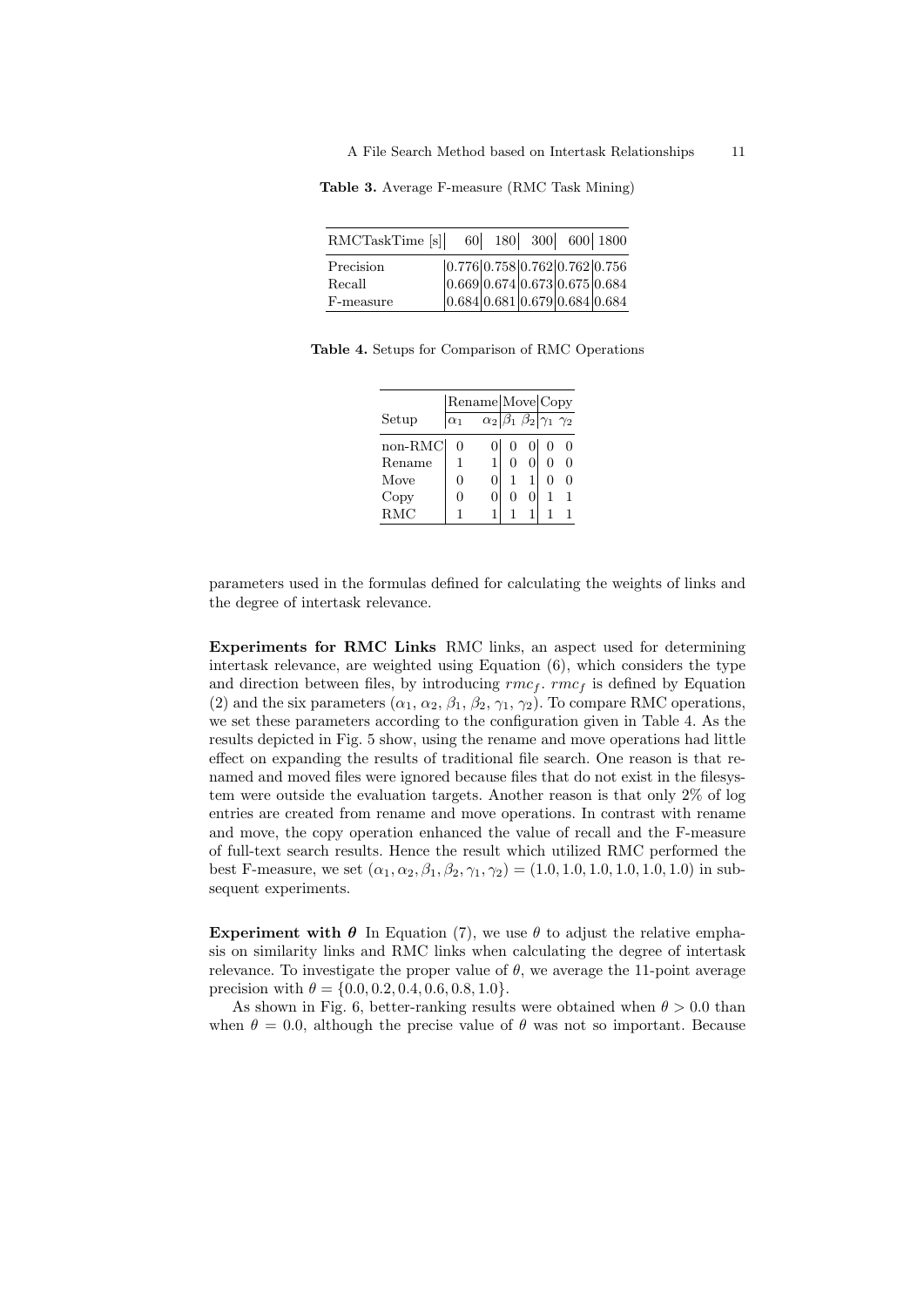

**Fig. 5.** Comparison of Experimental Results on RMC Links



**Fig. 6.** Experimental Results for *θ*

tasks that have more links to other tasks tend to obtain a higher score under the proposed method, even if the degree of intertask relevance changes, tasks of this nature would be prioritized.  $\theta = 0.0$  led to a poor performance because using RMC links only was not sufficient to expand the full-text results to other tasks. We also note that  $\theta = \{0.2, 0.4\}$  got the highest 11-point average precisions (Table 5).

## **4.5 Evaluation of SUGOI**

To improve the results of an existing keyword-based search engine, we group files related to the same tasks and derive intertask relationships from access frequency and RMC operations on files. We propose methods for mining FI tasks and RMC tasks. To expand the full-text search results, we use similarity links and RMC links to determine the relevance between tasks. To investigate the effect of task mining and the association links, we use the setup shown in Table 6 to compare SUGOI with an existing full-text search engine[4].

The experimental results are given in Table 7 and Fig.7. All configurations of the proposed system SUGOI are better according to the F-measure than the existing full-text search engine. FI tasks and similarity links increased the average of recall from 0.273 to 0.5, while precision increased from 0.795 to 0.820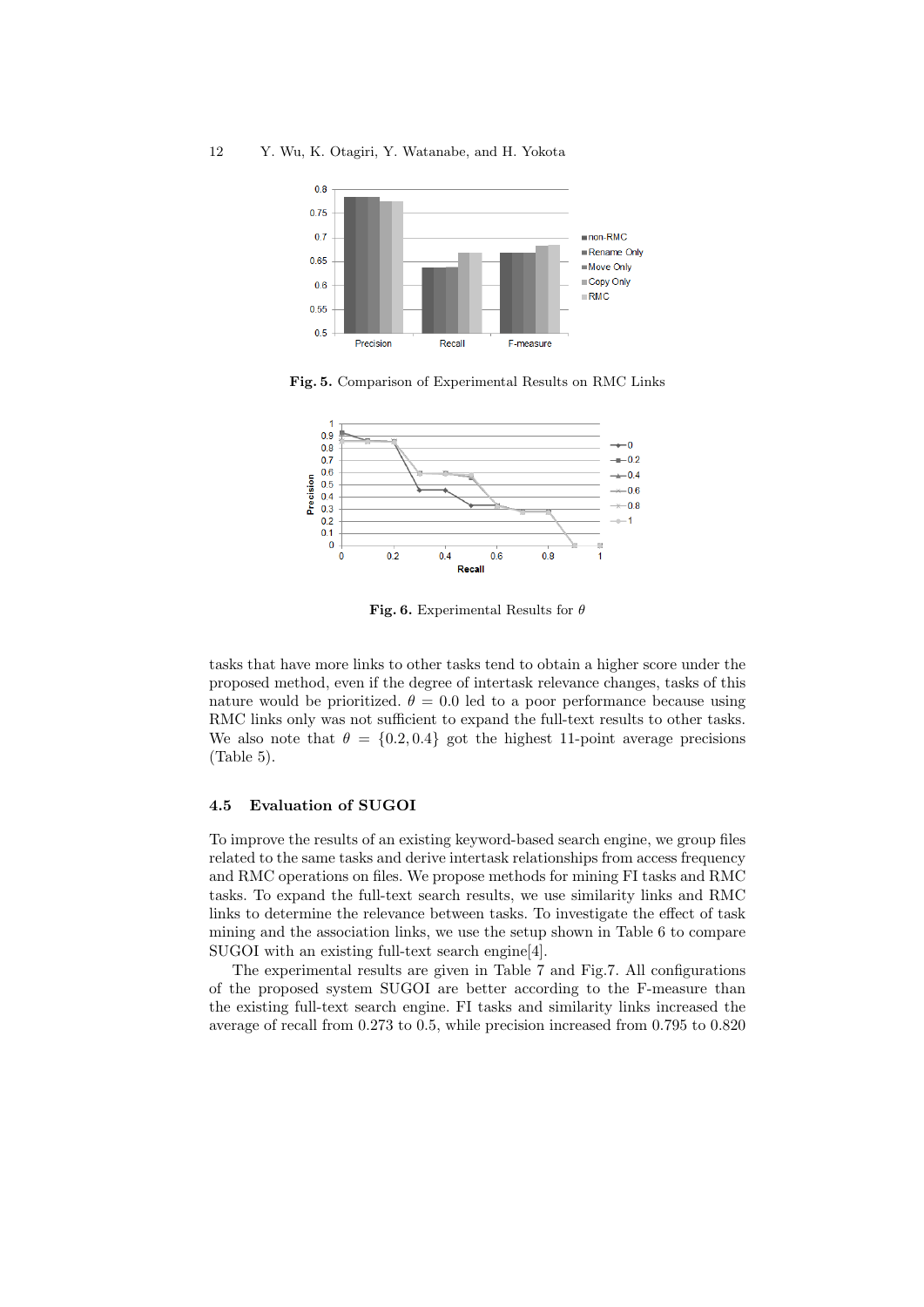#### **Table 5.** 11-point Average Precision

|                                                                           |  | $\begin{array}{ c c c c c c c c } \hline 0.0 & 0.2 & 0.4 & 0.6 & 0.8 & 1.0 \ \hline \end{array}$ |  |  |
|---------------------------------------------------------------------------|--|--------------------------------------------------------------------------------------------------|--|--|
| Average of 11-point Average Precision 0.430 0.482 0.482 0.476 0.476 0.475 |  |                                                                                                  |  |  |

**Table 6.** Setup of SUGOI

| Setup   |                               | Task Type    | Intertask Relational Links                                      |
|---------|-------------------------------|--------------|-----------------------------------------------------------------|
| SUGOI 1 |                               | FI Task Only | Similarity Links Only                                           |
| SUGOI 2 |                               |              | FI Task Only<br> Similarity Links + RMC Links                   |
|         | SUGOI 3 $ FI$ Task + RMC Task |              | Similarity Links Only                                           |
|         |                               |              | SUGOI 4 $\vert$ FI Task + RMC Task Similarity Links + RMC Links |

(SUGOI 1). In general, there is a trade-off between precision and recall. However, FI tasks consist of groups of files that are frequently accessed together and the average size of FI tasks is small, so few nonrelevant files are mingled in FI tasks.

In comparing SUGOI 1 with SUGOI 2 and SUGOI 3 with SUGOI 4, without RMC tasks, the effect of RMC links was small. An analysis of the mining results showed that only about 9% of log entries were RMC entries and most RMCed files were not contained in FI tasks because of low access frequency. Therefore, it was difficult to find new FI tasks using RMC links.

In addition to FI tasks and similarity, using RMC tasks and RMC links resulted in a certain improvement in recall and F-measure (SUGOI 3, 4). The reason is that files that do not include the keywords were found because they are related to tasks with files that do include the keywords. Thus, the precision average decreased slightly because RMC tasks are extracted from files RMCed together and, in contrast with FI tasks, extraneous files are easily mingled in RMC tasks.

From Table. 7, it is clear that SUGOI 4 achieved the highest recall and Fmeasure. The result confirmed that our proposed methods for task mining and deriving the intertask relationships are significantly effective for file search.

#### **4.6 Summary of Experiments**

In this section, we inspected the characteristics of the parameters and confirmed the validity of SUGOI by using actual file-access logs. The following conclusions were obtained.

1. A lower minimal support count  $(MinSuppCnt = 2)$  generated results with a higher F-measure. This means that if a combination of file accesses occurs more than twice in a set of transactions, these files are likely to have relevance to each other.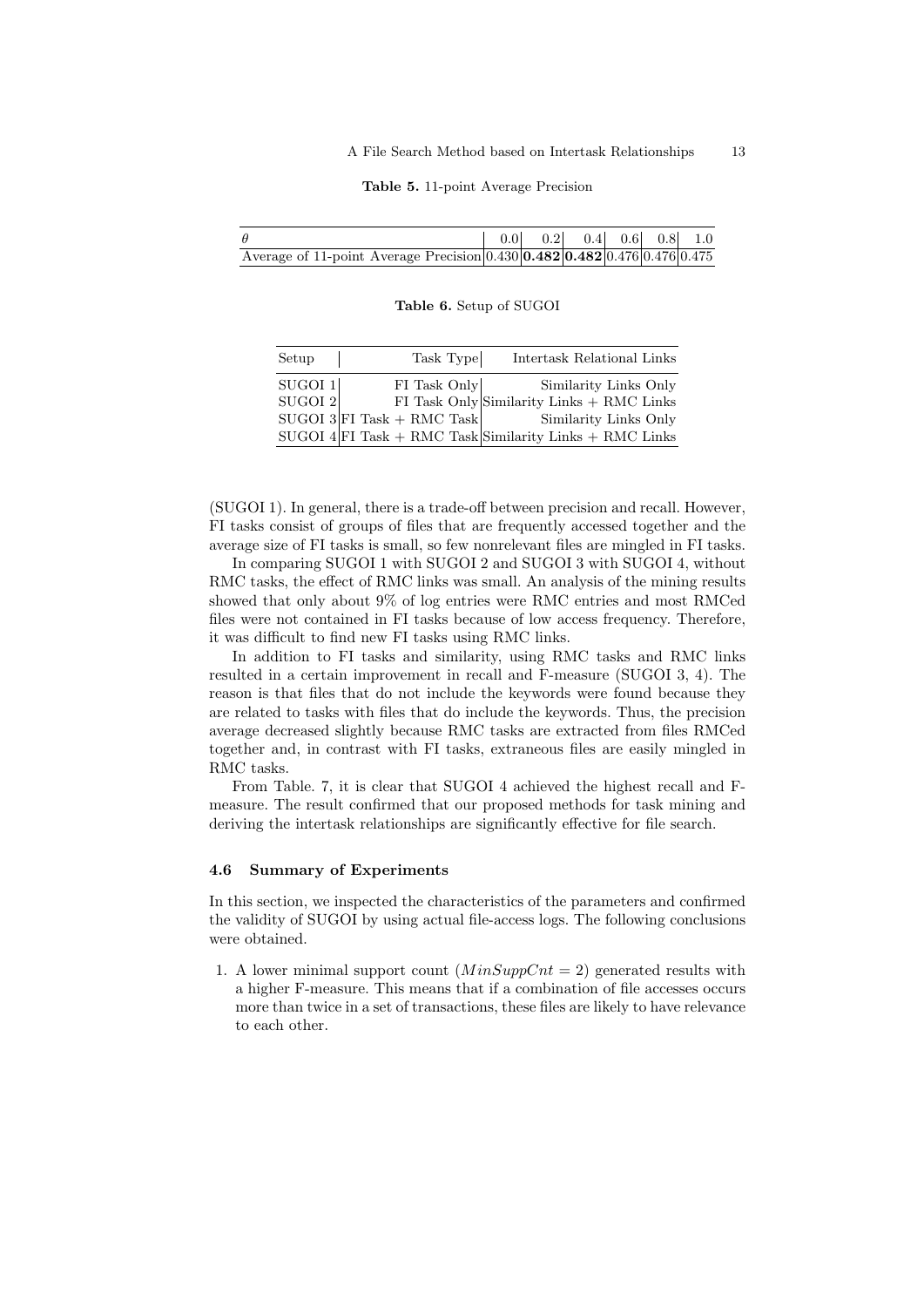

**Fig. 7.** Experimental Results of SUGOI

|  |  | Table 7. Experimental Results of SUGOI |  |  |  |  |  |
|--|--|----------------------------------------|--|--|--|--|--|
|--|--|----------------------------------------|--|--|--|--|--|

| Setup                        |       |               | Precision Recall F-measure |
|------------------------------|-------|---------------|----------------------------|
| Traditional Full-text Search |       | 0.795 0.273   | 0.392                      |
| SUGOI 1                      |       | 0.820   0.500 | 0.606                      |
| SUGOI 2                      |       | 0.820 0.500   | 0.606                      |
| SUGOI 3                      |       | 0.784 0.638   | 0.668                      |
| SUGOI 4                      | 0.776 | 0.669         | 0.684                      |

- 2. In the experiment on RMC task mining, we observed the trend that increasing *RMCT askT ime* decreases the precision and increases the recall. However, the effect is small because users do not perform RMC operations frequently.
- 3. Copy operations, which can be done without making changes to the original file, were the most effective in RMC.
- 4. By investigating  $\theta$ , a parameter used in Equation (7), we found that emphasizing the RMC links is effective, but the similarity links were also essential. SUGOI generated the best-ranking results when  $\theta = \{0.2, 0.4\}$ .
- 5. SUGOI conspicuously improves the average recall and F-measure over traditional full-text search results. The recall rise represented an increase of 0.396, while the increase in the F-measure was 0.292.

# **5 Conclusion and Future Work**

As the volume of data stored in filesystems is increasing rapidly, and a large proportion of this is file-based unstructured data such as multimedia files, many files cannot be found using traditional full-text search engines. In this paper, we proposed a method for searching for such files by introducing the concept of tasks and intertask relationships derived from file-access logs. The main contributions of this paper are summarized as follows.